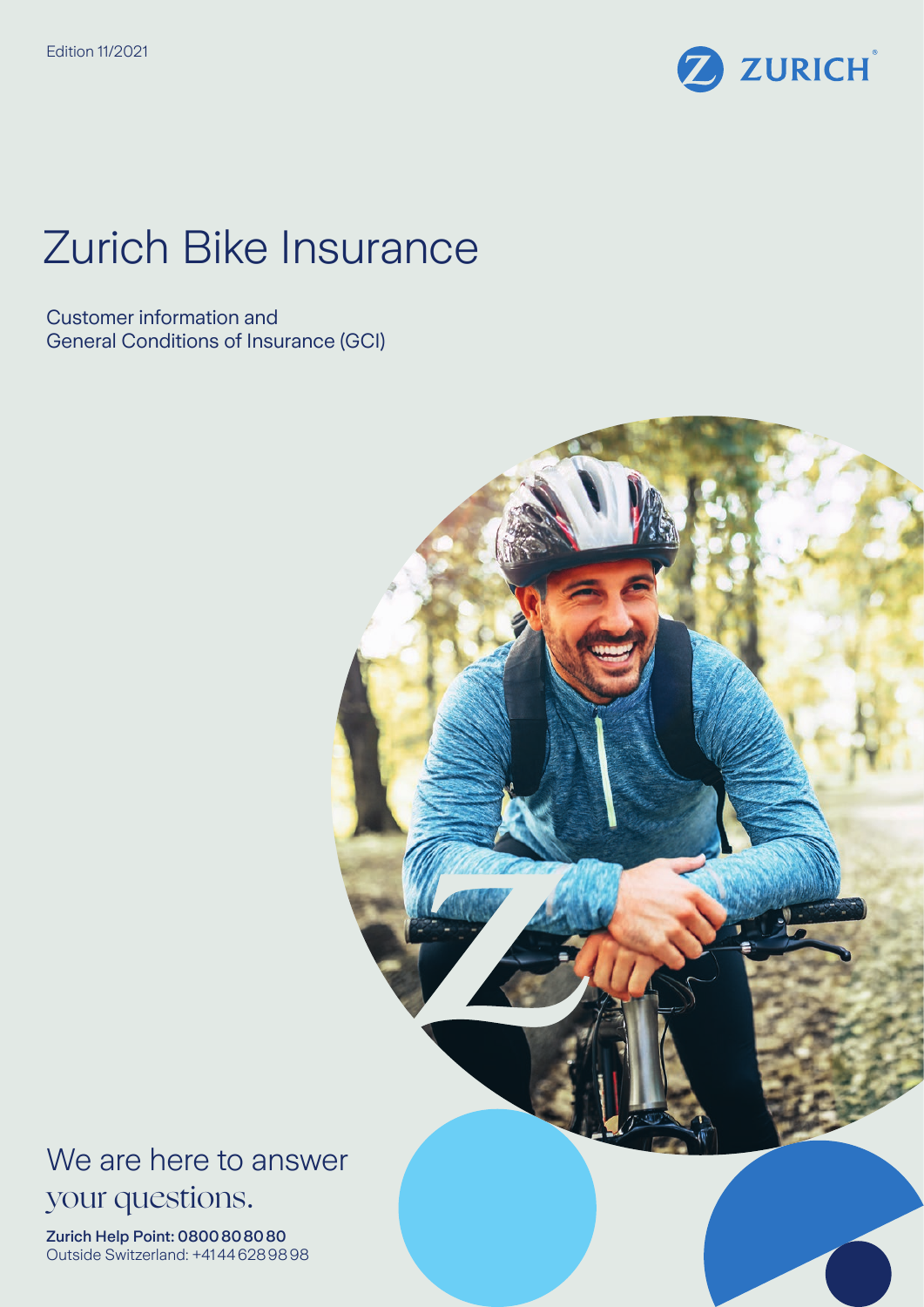# Table of Contents

| Art.                                                                               |                                            | Page |
|------------------------------------------------------------------------------------|--------------------------------------------|------|
| <b>Customer information</b>                                                        |                                            | з    |
| <b>General Conditions of Insurance (GCI)</b><br>for bike insurance Edition 11/2021 |                                            | 4    |
| 1                                                                                  | Commencement and duration of the Insurance | 4    |
| 2                                                                                  | Territorial scope of coverage              | 4    |
| 3                                                                                  | Insured persons                            | 4    |
| 4                                                                                  | Insured property                           | 4    |
| 5                                                                                  | Insured events                             | 4    |
| 6                                                                                  | <b>Benefits</b>                            | 4    |
| 7                                                                                  | Exclusions                                 | 5    |
| 8                                                                                  | Deductibles                                | 5    |
| 9                                                                                  | Duties of care and obligations             | 5    |
| 10                                                                                 | Breach of duties of care and obligations   | 6    |
| 11                                                                                 | Claims against third parties and other     |      |
|                                                                                    | service providers                          | 6    |
| 12                                                                                 | Place of jurisdiction and applicable law   | 6    |
| 13                                                                                 | <b>Notifications</b>                       | 6    |
| 14                                                                                 | Economic, trade and financial sanctions    | 6    |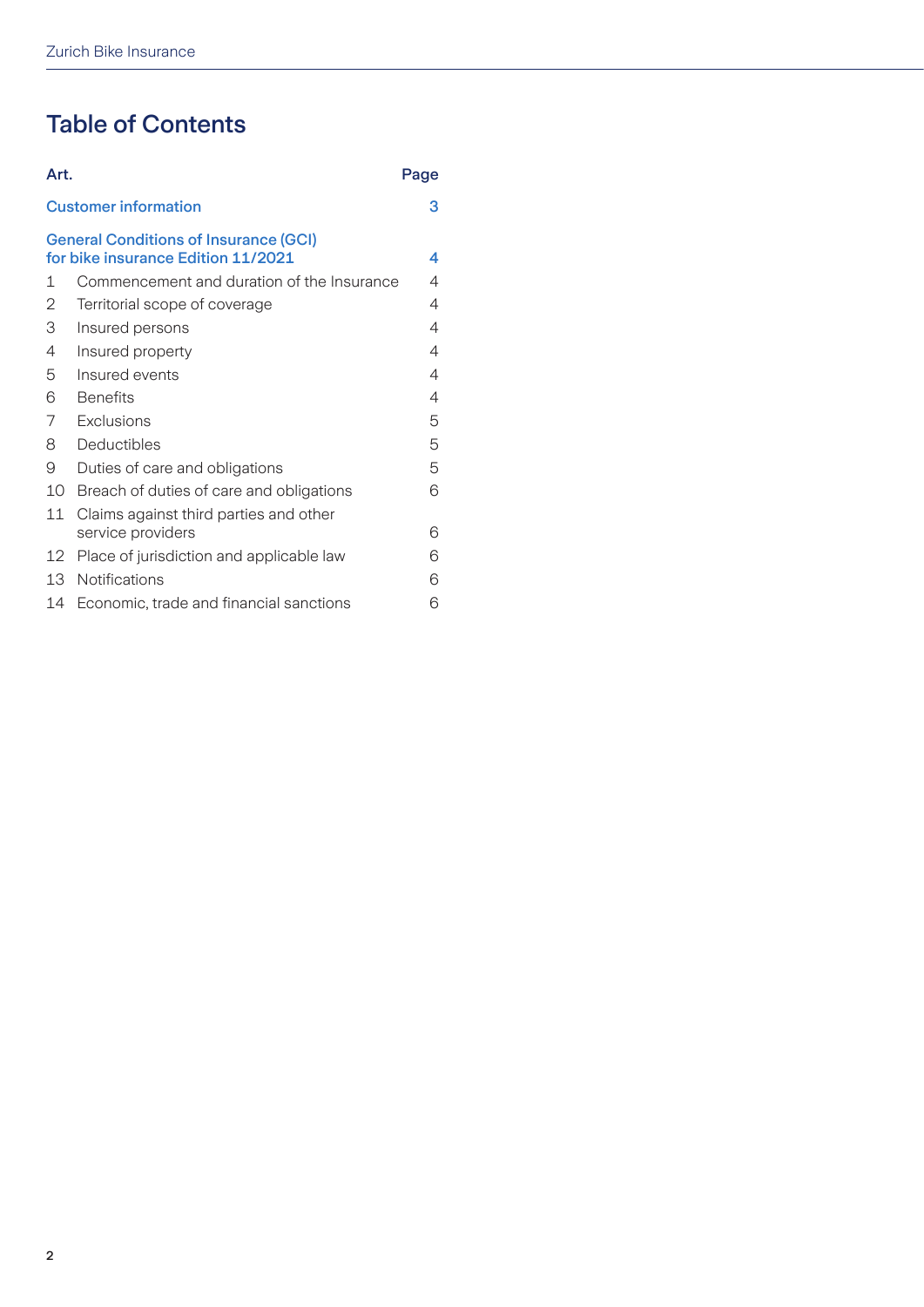# <span id="page-2-0"></span>Customer information

The following customer information provides an overview of the insurance company and the main content of the insurance contract. The rights and obligations of the contracting parties are derived definitively from the contract documents (application/offer, policy, insurance conditions), and the applicable laws, particularly the Swiss Federal Law on Insurance Contracts (LIC).

#### Who is the insurer?

Zurich Insurance Company Ltd, which has its main office at Mythenquai 2 in 8002 Zurich ("Zurich"), and is supervised by FINMA, the Swiss Financial Market Supervisory Authority (Laupenstrasse 27, 3003 Bern).

#### Which risks are insured and what is the scope of the insurance coverage?

The insured risks and the scope of the insurance coverage follow from the contractual documents and are restricted by the exclusions listed there.

Zurich Bike Insurance protects against the following risks connection with the insured bicycle or electric bicycle or electric motorcycles with pedal assistance up to max.45km/h:

- Theft and robbery,
- destruction or damage due to an accident or crash during use,
- additional costs in the event of breakdowns.

In the event of damage to the insured bicycle, electric bicycle or electric motorcycle, the cost of repairs will be reimbursed up to the amount of the repurchase price at the time of the event of a loss. In the event of a total loss, the compensation calculation is made in accordance with the General Conditions of Insurance (GCI), which take into account the age-related amortization.

The maximum indemnity per event of a loss and the applicable deductible are specified in the policy or in the GCI.

Important exclusions include the following:

- Breakdowns due to dead batteries,
- willful damage by third parties,
- certain cycling sports and training rides as a professional athlete.

The exact scope of benefits and all applicable exclusions can be found in the General Conditions of Insurance (GCI) and any other contractual documents.

Services in the event of breakdowns (active breakdown assistance) can be co-insured.

#### Is the insurance on a fixed-sum/indemnity basis?

This Zurich Bike insurance provides insurance on an indemnity basis. The loss that arose out of the insured event is decisive for justifying and determining the amount of the insurance benefits.

#### Which premium is due?

The premium amount due depends on the insured risks and the desired level of insurance coverage. The contractual documents include all information about premiums and any applicable fees (e.g., taxes). The premium must be paid at the beginning of the insurance period.

#### Which other obligations does the policyholder have?

The insurance conditions and the LIC determine the obligations. Important obligations are, for example:

- reporting an insured event (notification of claim) without undue delay,
- collaboration during clarifications (in the event of a loss, etc.),
- looking after insured property and protecting it through suitable measures,
- making sure to minimize the damage and not recognize any claims.

#### When does insurance coverage begin, and when does it end?

The insurance coverage begins on the date indicated in the policy and runs for 12 months.

The insurance coverage applies to damage occurring during the insurance term (after the start of the insurance and before the end of the contract).

#### How does Zurich handle personal data?

Zurich processes data relating to natural persons (personal data) in connection with the conclusion and the performance of contracts and for other purposes. More information on this processing (inter alia the purposes, the data recipients, the storage and the rights of the data subjects) can be found in the privacy policy of Zurich. This privacy policy can be accessed at www.zurich.ch/data-protection or obtained by contacting Zurich Insurance Company Ltd, Dataprotection, PO box, 8085 Zürich, datenschutz@zurich.ch.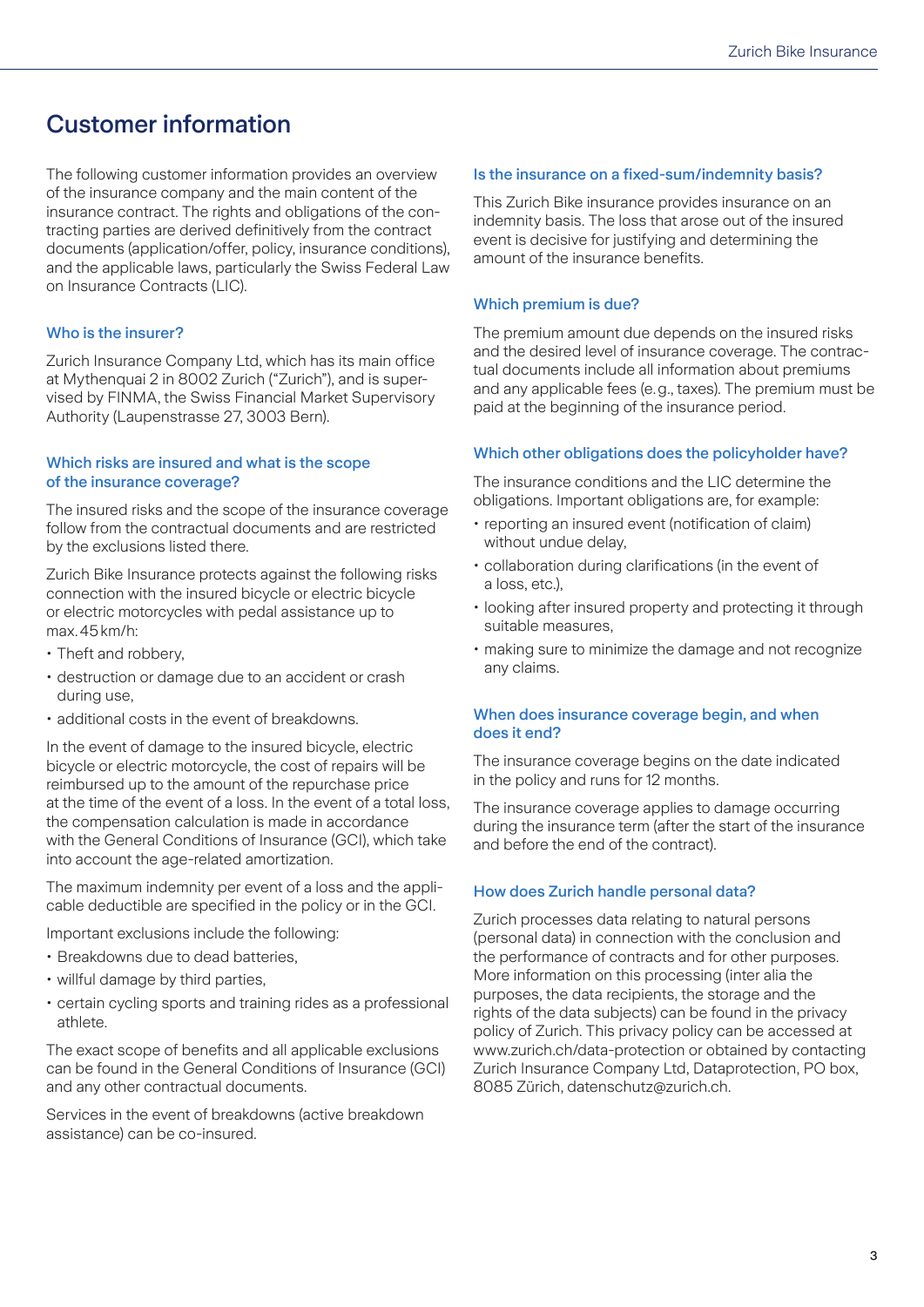#### <span id="page-3-0"></span>Can the contract be revoked?

The policyholder may revoke their application to conclude the contract or the declaration to accept it in writing or in another form that makes it possible to provide proof in text form within 14 days.

The policyholder shall have complied with the deadline if they give notice of cancellation to Zurich on the last day of the cancellation period or post the notice of cancellation on this day.

# General Conditions of Insurance (GCI) for bike insurance Edition 11/2021

#### The wording of the German original shall take precedence.

#### Art.1

#### Commencement and duration of the Insurance

The insurance coverage for the registered bicycle or electric or electric motor-assisted bicycle with pedal assist up to 45km/h (hereinafter referred to as "bike") shall commence on the date indicated in the policy and shall run for a period of 12 months. Motorbikes, mopeds and unicycles are not covered under the bike insurance.

#### Art.2 Territorial scope of coverage

The insurance covers:

- breakdown assistance as defined in Art.6.4 in Switzerland and the Principality of Liechtenstein,
- other benefits in Europe.

#### Art.3 Insured persons

The insurance covers the natural or legal person registered as the owner of the insured bike at the time of the conclusion of the contract and other persons authorized to use the bike by the owner.

The insurance only covers policyholders residing or headquartered in Switzerland. If the bike is sold during the contract term, the insurance coverage for this particular bike will lapse.

#### Art.4 Insured property

The insurance covers the bike registered with Zurich under the frame or bike ID number, including the accessories fixed to the bike (without trailers and electronic accessories) up to the agreed sum insured. It is only possible to register bikes that have been purchased new less than six years ago.

#### Art.5

#### Insured events

The bike is insured against the following events (exhaustive list):

- theft, including use without permission,
- robbery (theft by using or threatening to use violence against the insured person)
- destruction or damage due to an accident or crash during use,
- breakdowns that render the bike unroadworthy.

#### Art.6 **Benefits**

#### 6.1 Theft, robbery

Zurich shall cover (up to the agreed sum insured)

- if the bike involved in the insured event is found within 30 days of receipt of theft notification, Zurich shall pay the necessary repair costs up to the amount of the replacement value at the time of the event of a loss or,
- if the bike is not found by this time, Zurich shall pay the replacement value as defined in Art.6.5 for a bike of similar or equivalent value at the time of the event of a loss; Zurich is entitled to the bike if the stolen bike is found at a later point in time. Zurich is entitled, at its discretion, to pay compensation in kind.

#### 6.2 Destruction or damage due to an accident or fall

Zurich shall cover (up to the agreed sum insured)

- in the case of a partial loss, the repair or maintenance costs up to the amount of the replacement value at the time of the event of a loss (damaged carbon frames shall be repaired where possible) or
- in the case of a total loss, the replacement value as laid down in Art. 6.5 for a bike of a similar or equivalent value at the time of the event of a loss. If the bike concerned is no longer available, Zurich shall alternatively pay for the replacement of the bike with another type/model, which has a similar or equivalent value as the insured bike at the time of the event of a loss. Zurich is entitled, at its discretion, to pay compensation in kind.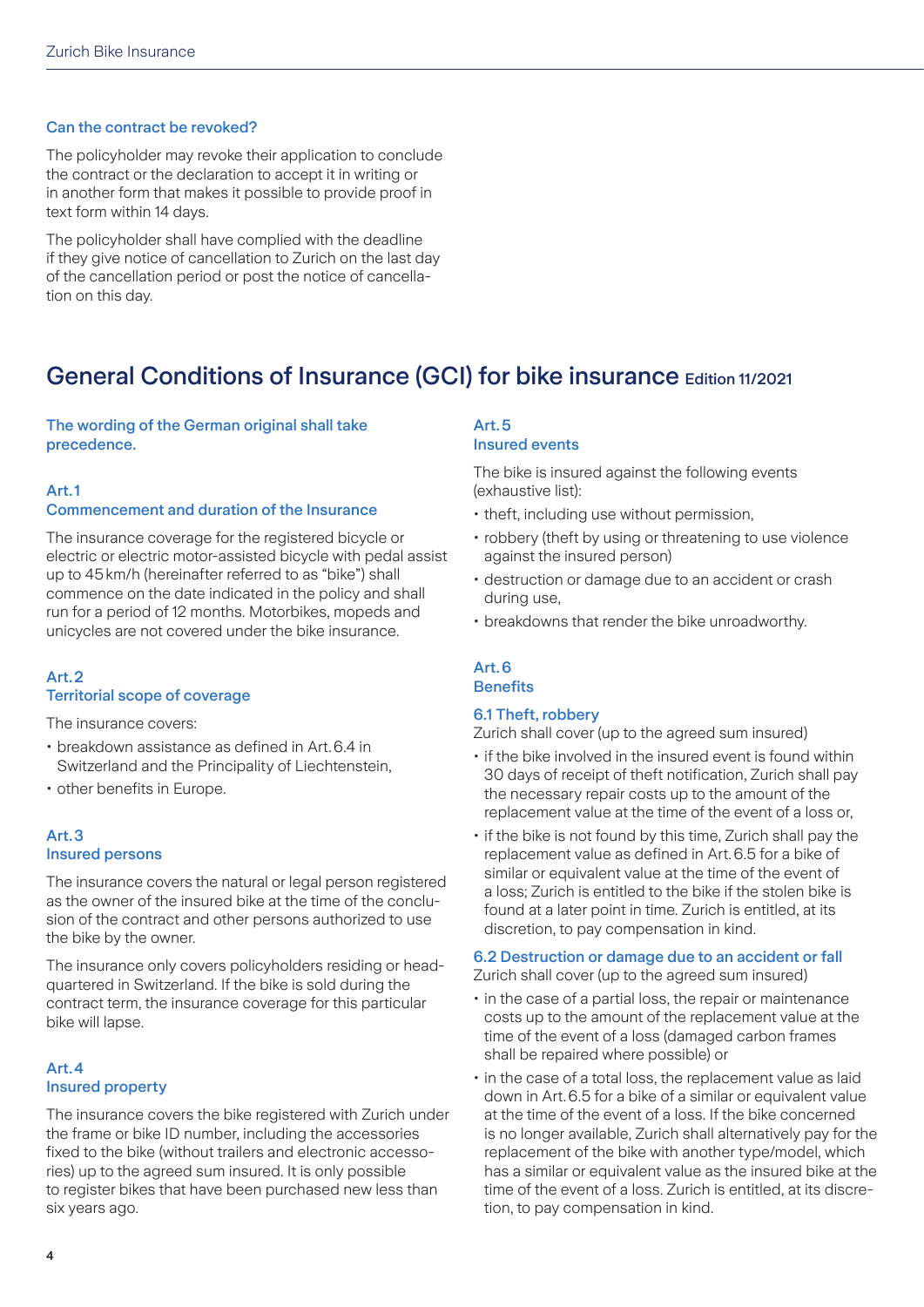#### <span id="page-4-0"></span>6.3 Breakdown

In the case of a breakdown, Zurich shall bear the additional expenses incurred as a result of transporting the broken down, insured bike (incl.trailers and slipstream bikes) and/ or the user to his or her residence, company address or point of departure. Passengers are also covered if additional costs are incurred on their behalf as a result of the breakdown.

The indemnity for all the persons involved is capped at CHF 500. The indemnity for the additional expenses incurred (for all persons involved) shall be paid to the policyholder of the bike insurance policy.

6.4 Breakdown benefit (active breakdown assistance)

Where agreed, Zurich shall provide the following additional benefits, if the insured bike and connected trailer or slipstream bike are no longer usable as a result of a breakdown or accident:

- Organization and assumption of costs to restore the bike to working order, including spare parts (excluding batteries), which are usually carried by breakdown assistance vehicles. If the bike cannot be restored to working order at the scene, the bike shall be transported to the next suitable repair workshop for repairs or the residence, business address or point of departure of the bike ride.
- Additional costs are covered in accordance with the second paragraph of Art.6.3.

If the scene of the breakdown or accident is not accessible by car, the insured person shall take his or her bike to a location which is accessible to breakdown assistance vehicle, without violating the Swiss Road Traffic Act. The insured person must be present during the repair.

#### 6.5 Amortization in the event of a loss

The indemnity in the case of a total loss is calculated as follows:

| $=$ replacement value          |
|--------------------------------|
| $=$ replacement value          |
| = 70% of the replacement value |
| = 70% of the replacement value |
| = 50% of the replacement value |
| = 50% of the replacement value |
| $=$ cash value                 |
|                                |

#### Art.7 **Exclusions**

The insurance does not cover:

- revision and service costs,
- breakdowns due to empty batteries,
- other costs related to the insured event, such as the cost of replacing the insured property or expenses relating to obtaining a police report,
- deliberate damage by third parties,
- damage caused intentionally by the insured party or incurred due to intentional neglect by the insured party,
- damage incurred as a result of:
	- racing activities of any kind,
	- cycling sports such as track races, bike polo, artistic cycling, BMX, slopestyle, dirt jump, or similar activities,
	- training bike rides of professional athletes.

Regardless of cause, excluded from insurance coverage are losses connected directly or indirectly with:

- warlike events, violations of neutrality, revolution, rebellion, insurrection, civil unrest (acts of violence against persons or property during riotous assembly, riots or tumults), including measures taken against these,
- nuclear fission, nuclear fusion, radioactive material, radioactive contamination, nuclear explosive devices and any type of nuclear weapon, including measures taken against these,
- water from reservoirs or other artificial water bodies/ retainer pools,
- earthquakes and volcanic eruptions.

## Art.8

#### **Deductibles**

The deductible per insured event amounts to 10% of the claim amount, with a minimum of CHF 200. It shall not be applied in the case of breakdowns as laid down in Art.6.3 and 6.4 and in the case of benefits paid in addition to other insurance companies, under the policies of which a deductible is also payable.

#### Art.9 Duties of care and obligations

The insured persons are obliged to exercise due diligence and to take the necessary measures for the protection of the insured items against insured losses.

Upon occurrence of the insured event, the insured person shall

- notify Zurich immediately at the telephone number 0800808080 (from abroad: +41(0)446289898) and
- submit a copy of the purchase receipt (incl.accessories) for the bike covered under the policy or the bike ID number.

The insured person can assert damage claims accruing against third parties and assist Zurich in asserting such as necessary.

In the case of a theft or robbery, the policyholder shall in addition

- notify the competent police authority, follow their instructions and to take adequate measures to recover the stolen items and
- submit a copy of the police report to Zurich and inform Zurich immediately if stolen property has been recovered and/or pass on any information received to Zurich.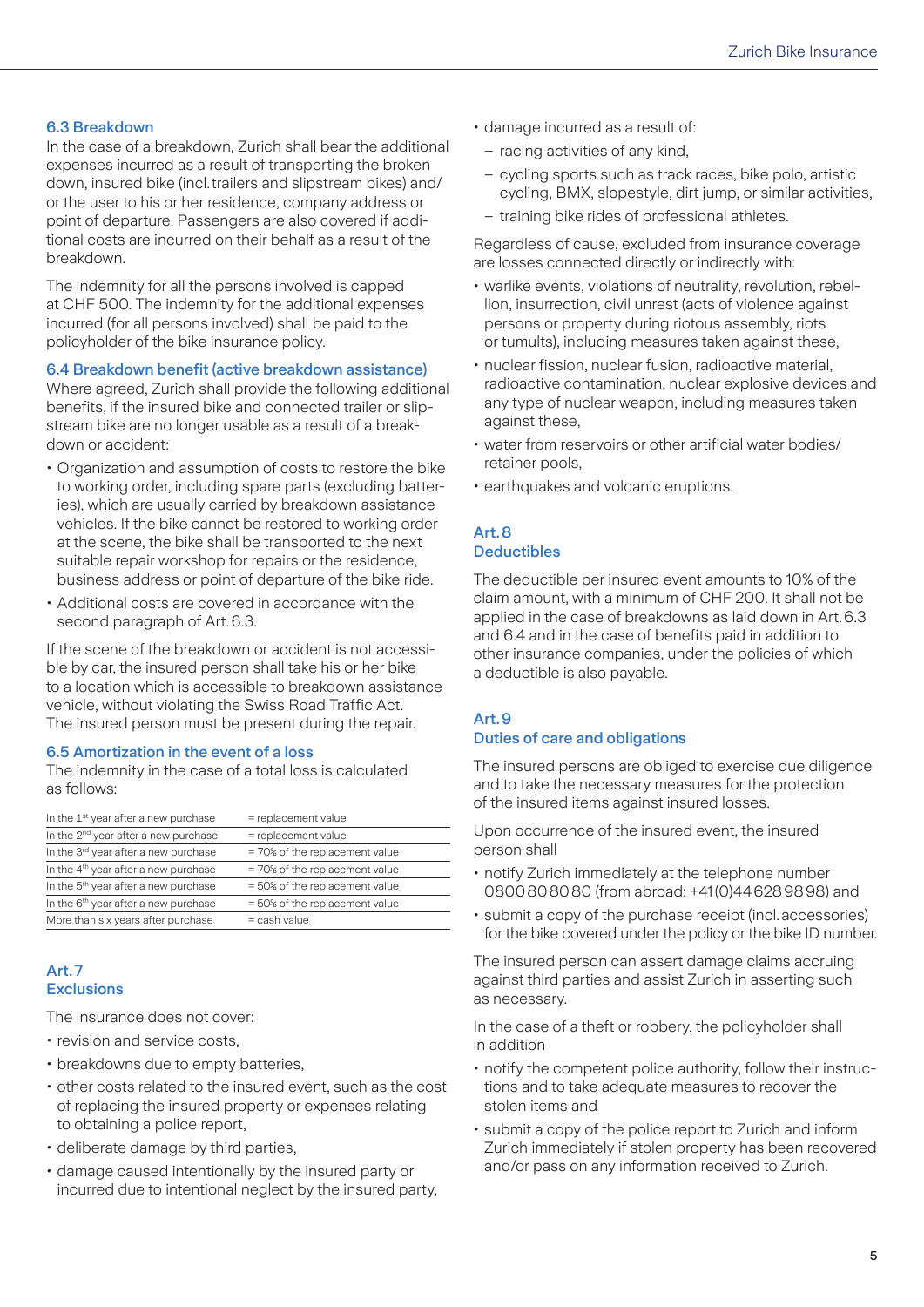### <span id="page-5-0"></span>Art.10

#### Breach of duties of care and obligations

Indemnity may be refused, or the amount thereof reduced in the event of a breach of the duties of care or of obligations. These consequences do not occur if the policyholder or entitled claimant proves that the breach must be considered non-culpable in view of the circumstances or that the breach had no effect on the occurrence of the loss and amount of insurance benefits payable.

#### Art.11

# Claims against third parties and other service providers

#### 11.1

If Zurich provides benefits for which the policyholder could also have asserted claims vis-à-vis third parties or other service providers, such claims are assigned to Zurich at the point in time at which the benefits are provided by Zurich.

#### 11.2

In the case of claims against third parties or other service providers, the insurance coverage under this contract is limited to the part of the benefits, which exceeds the benefits provided under the other insurance contracts.

#### 11.3

This insurance does not pay benefits for deductibles under other insurance policies.

#### Art.12 Place of jurisdiction and applicable law

The policyholder or the claimant may select one of the following places of jurisdiction for disputes arising from this contract:

- Zurich,
- the registered office or residence of the policyholder or claimant in Switzerland.

This agreement is governed by the laws of Switzerland.

#### Art.13 **Notifications**

Notifications are to be sent to Zurich Insurance Company Ltd, "Bike Insurance", P.O.Box, CH-8085 Zurich, Switzerland. Notifications by telephone should be made via our free telephone number 0800808080.

#### Art.14

#### Economic, trade and financial sanctions

Zurich does not provide coverage and is not obliged to make payments or provide benefits or services if applicable economic, trade and financial sanctions would be violated.

#### Do you have any further questions? Please contact us by telephone at 0800808080 or by email at service@zurich.ch